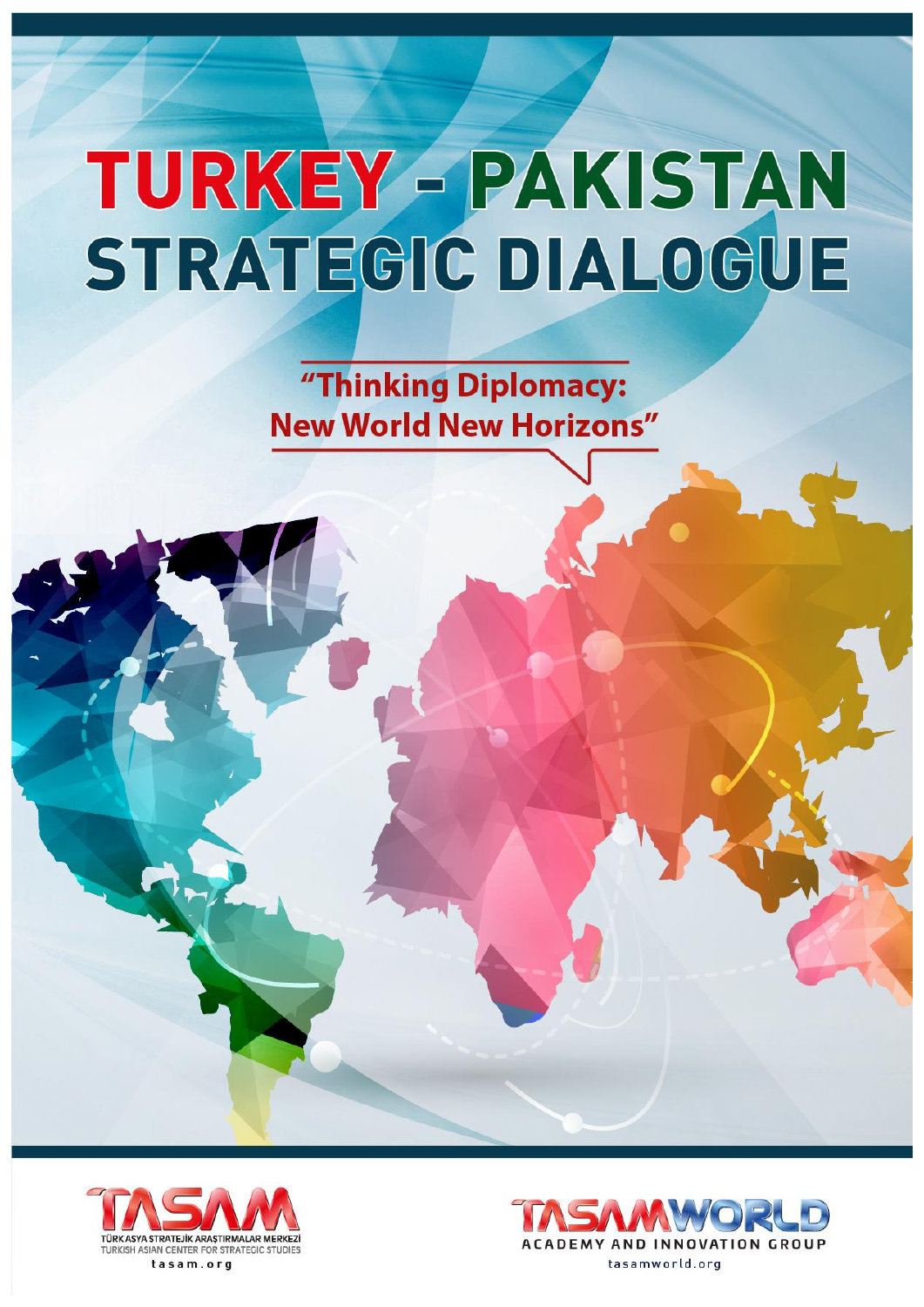

# **VISION DOCUMENT** (DRAFT) **Turkey - Pakistan Strategic Dialogue "Thinking Diplomacy: New World New Horizons"**

## **( Turkey - Pakistan )**

When we look at the main trends in the world, global competition in the age of new economy based on "information and knowledge-based products" following "soil and machinery" is developing through "micro-nationalism", "integration" and "unpredictability''. Challenges that determine the new nature of life and state; such as " crisis in resource and sharing ", unsustainability of production-consumptiongrowth formula, purge of the middle class with Chinese leverage, energy, water, and food insecurity, transition to the 4th dimension, liquidation of human resources in the workforce, transition from hard power to soft and smart power on the basis of the very changing state nature and anticipation management, can be formed as the basic references.

Within all these fundamental parameters, the transformations in technology are prone to change the whole human life and nature by developing with artificial intelligence, virtual/enhanced reality and mobility centered. It is obvious that the concepts of "Industry 4.0" and "Society 5.0" are important topics for managing the transformation of the world within the dimensions of industry and society. Another contributive factor is the turbulence that China creates as it begins to become intensively dominant on the world stage day to day. The New Silk Road project, "One Belt and One Road Initiative"; is shaped as a global integration project involving more than hundred countries, both on land and at sea, permanently changing the distribution of economic shares. In countries with no middle class, authoritarian regimes or chaos stands as two options in the fore-seeable future. How to make the division of labor in terms of regional and global security and how to share the costs is also a point of discussion in the coming period.

The development of new alliances on security can be read from the risks and the initiatives undertaken by dominant countries. The quality of the concepts of property and power, and the business model change historically. The future of the EU with the "Failure in Success" syndrome will be determined by the results of the polarization which revived in the West after the Brexit. Along with all these developments, "Ecosystem of safety" changes with the law. The "Security - Democracy" dilemma will be experienced much more after that. Because, for the democracy, it is difficult to survive in countries where the middle class is melting and security leans to a sophisticated ground. The question "Will security bring us authoritarian regimes" needs to be discussed further.

Turkey distinguishes itself with an 84-million inhabitants, growing economy and geo-strategic status in the center of Afro-Eurasia. Turkey's historical, political and cultural ties between Europe, Black Sea, Caucasus, Asia, Middle East and African countries, rising activity in the international arena, especially in the United Nations, being an important member of organizations such as NATO, OSCE and CICA and with active foreign policy, it has become an increasingly important actor on the global platform.



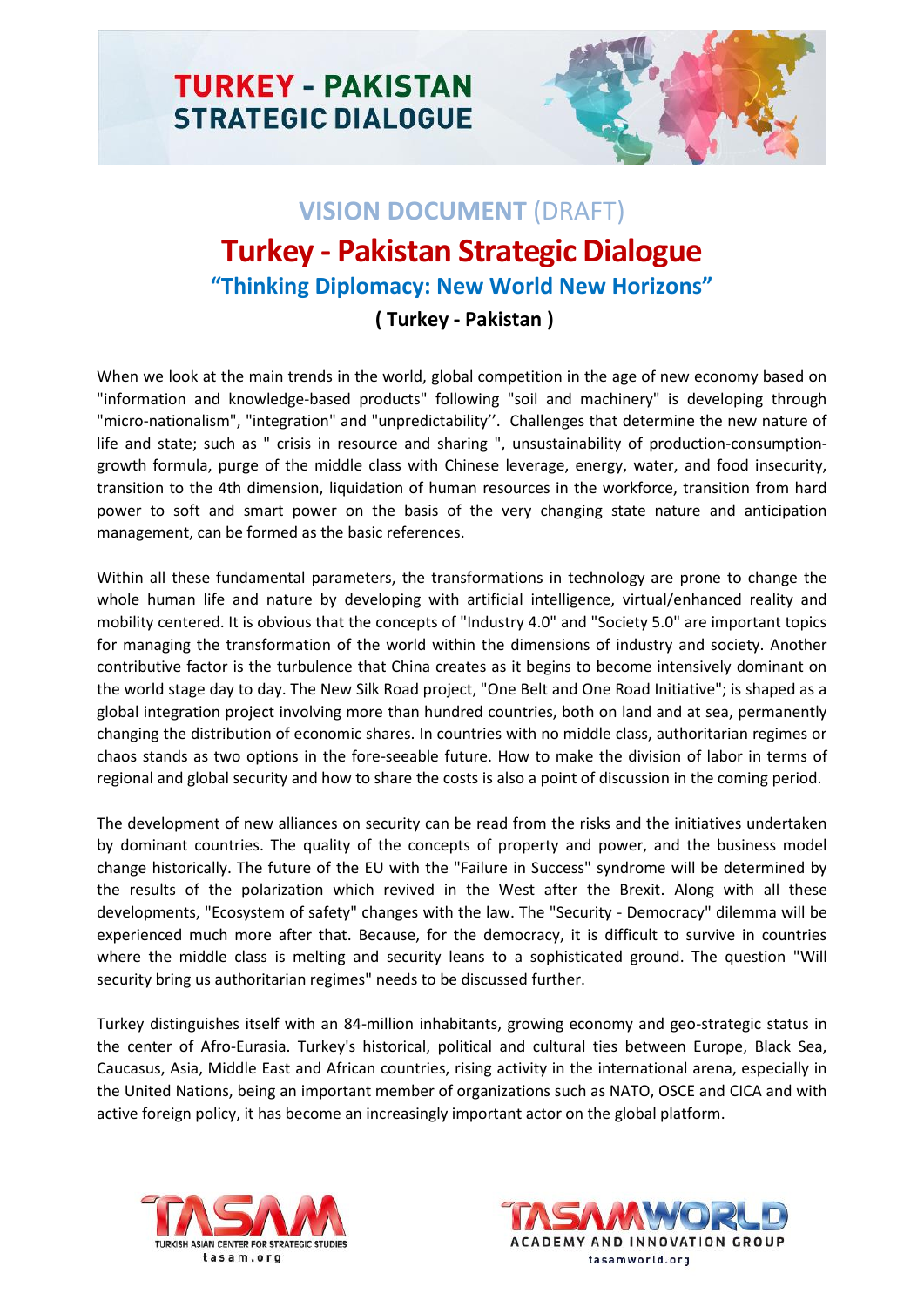

On the other hand, Pakistan with its population of near 220 million and geographical strategic position which connects Central Asia to Indian Ocean attracts the attention of the world. Pakistan, as member of United Nations (UN), Organization of Islamic Cooperation (OIC), Economic Cooperation Organization (ECO), D-8, Commonwealth of Nations, South Asian Association for Regional Cooperation (SAARC), International Atomic Energy Agency (IAEA); is one of the candidates to become a regional power of 21<sup>st</sup> century. In near future, it is predicted that the importance of Pakistan will grow.

There are strong historical connections between Turkey and Pakistan. Support of subcontinent Muslims to Turkish War of Independence is still on the hearts and minds of Turkish people. Apart from bilateral political, economical, commercial and cultural relations; international issues are on the agenda of both countries. After the establishment of Pakistan; both countries have developed their friendship and cooperation with high level formal visits and have supported each other in difficult times.

Reflection of good relations between Pakistan and Turkey at international platforms is extremely positive. Both countries have supported each other at international platforms. Turkey maintains active and constructive attitude in multilateral processes like "Friends of Democratic Pakistan". With Pakistan-Afghanistan-Turkey trilateral summit and Afghanistan oriented meetings; Turkey has been trying to contribute to the stability and peace in South Asia. Pakistan also supports Turkey in international issues.

Despite the good friendship between Pakistan and Turkey; trade volume between two countries is small and differs from year to year. The bilateral trade volume between Turkey and Pakistan stood at 865.4 million dollars in 2019 and trade gap weigh against Pakistan was 43 million dollars. The main products exported by Turkey to Pakistan are communication-sound, recording devices, machinery/equipment and textile. The main products exported by Pakistan to Turkey are textile raw materials and products, plastic products and organic chemicals.

Development of economic relations between two countries will create a base for other areas of cooperation. The investment opportunities in the fields of communication/ telecommunication, infrastructure (harbors, airports, and railways), textile, service industry (transportation, municipality services, and business centers), agro-food, coal and hydroelectric based energy production awaits Turkish investors in Pakistan. Also the opportunities of partnership awaits Turkish investors in the fields of furniture business, agricultural implementations, machinery spare parts, air conditioning , domestic appliances, textile machinery, shoes and tourism in Pakistan. In order to increase the economical interaction; the problems in transportation, banking system, quota applications and tariffs should be resolved.

Strengthening and developing the Pakistan-Turkey relations will create gravity for the other countries in the region, and also play an engine role to sustain the relations between Turkey and region countries relations and also the relations between them.



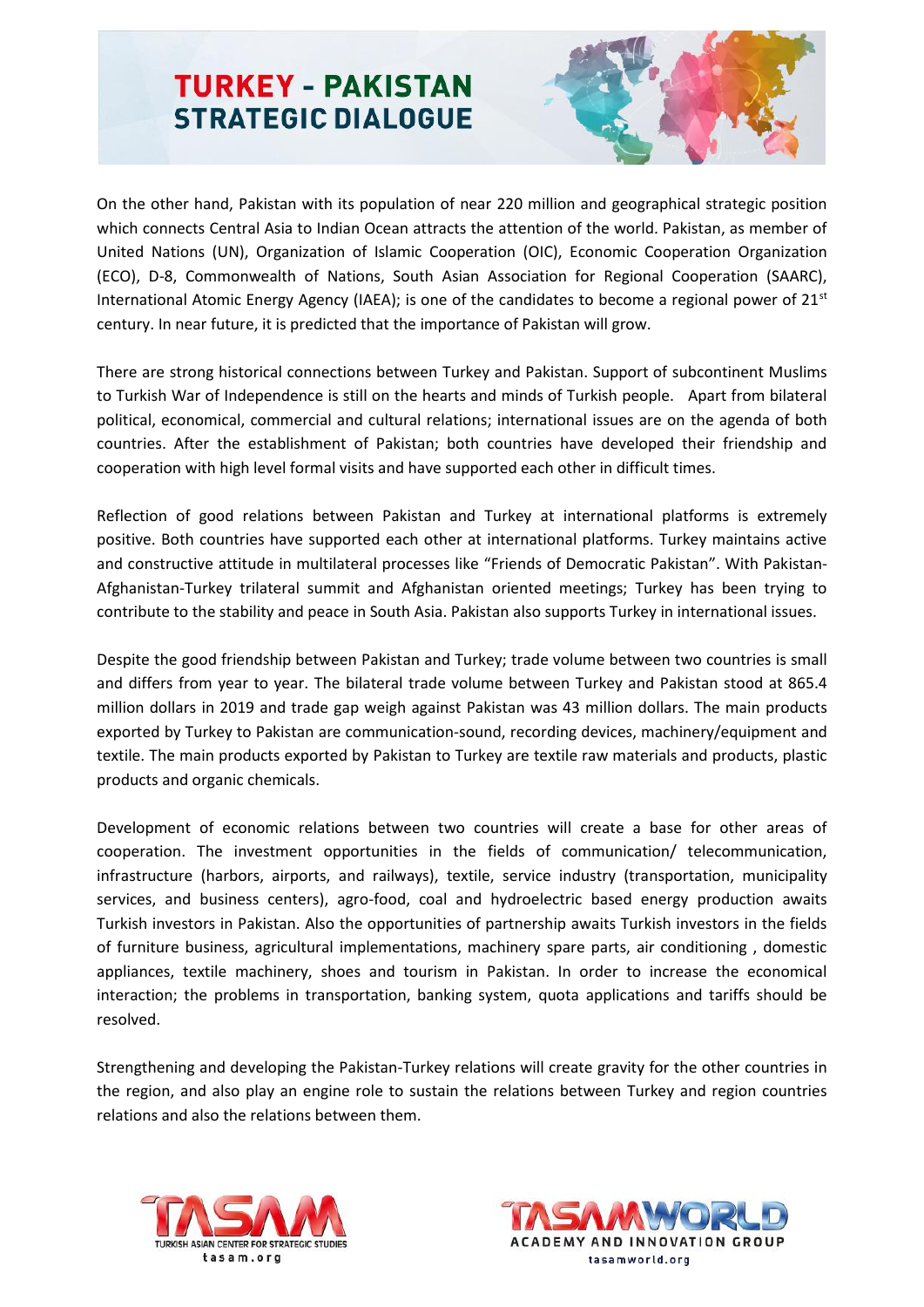

Both countries can develop strategic cooperation with regards to sustaining long term interests. At this point, a wider geographical point of view is needed to look at the events. In order for Turkey-Pakistan relations to be carried to an ideal point in today's multi-dimensional world order; every parameter should be taken into consideration.

It is being deeply felt that there is an urgent necessity for collaborative works of the two countries so that the solutions for the regional issues can be found. Initiatives that can be taken together in Afghanistan are one of the potential areas in this context. Now it is required that the two countries head towards a future structure, in order to uplift the Turkey - Pakistan relations an ideal point within a world power schema which takes its form in a multi-dimensional way, by creating a mutual deepening not only in political and strategic basis but also in its each parameters. History offers both the two countries opportunities for deepening their interdependency. In this regard, the **Turkey - Pakistan Strategic Dialogue** will play a significant role.

### **Main Theme**

**Thinking Diplomacy: New World New Horizons**

### **Sub Themes**

**New Balances New Economy Turkey - Pakistan Economic Relations: Opportunities and Obstacles Middle East and Central Asia and Turkey - Pakistan Energy Security, Energy Supply Policies and Opportunities Economic Cooperation Turkey - Pakistan Security, Defence, Space Cooperation, Multidimensional Security and Struggle against Terrorism Transportation, Logistics, Banking System Bilateral and Multilateral Capacity Building among OIC Member Countries Technology Sharing and Innovation in Public administration Academic and Cultural Cooperation Opportunities Regional and Global Common Perspectives**

## **Primary Sectors**

**Public Diplomacy, Education and Language Culture and Tourism Construction, Construction Business and Infrastructure**